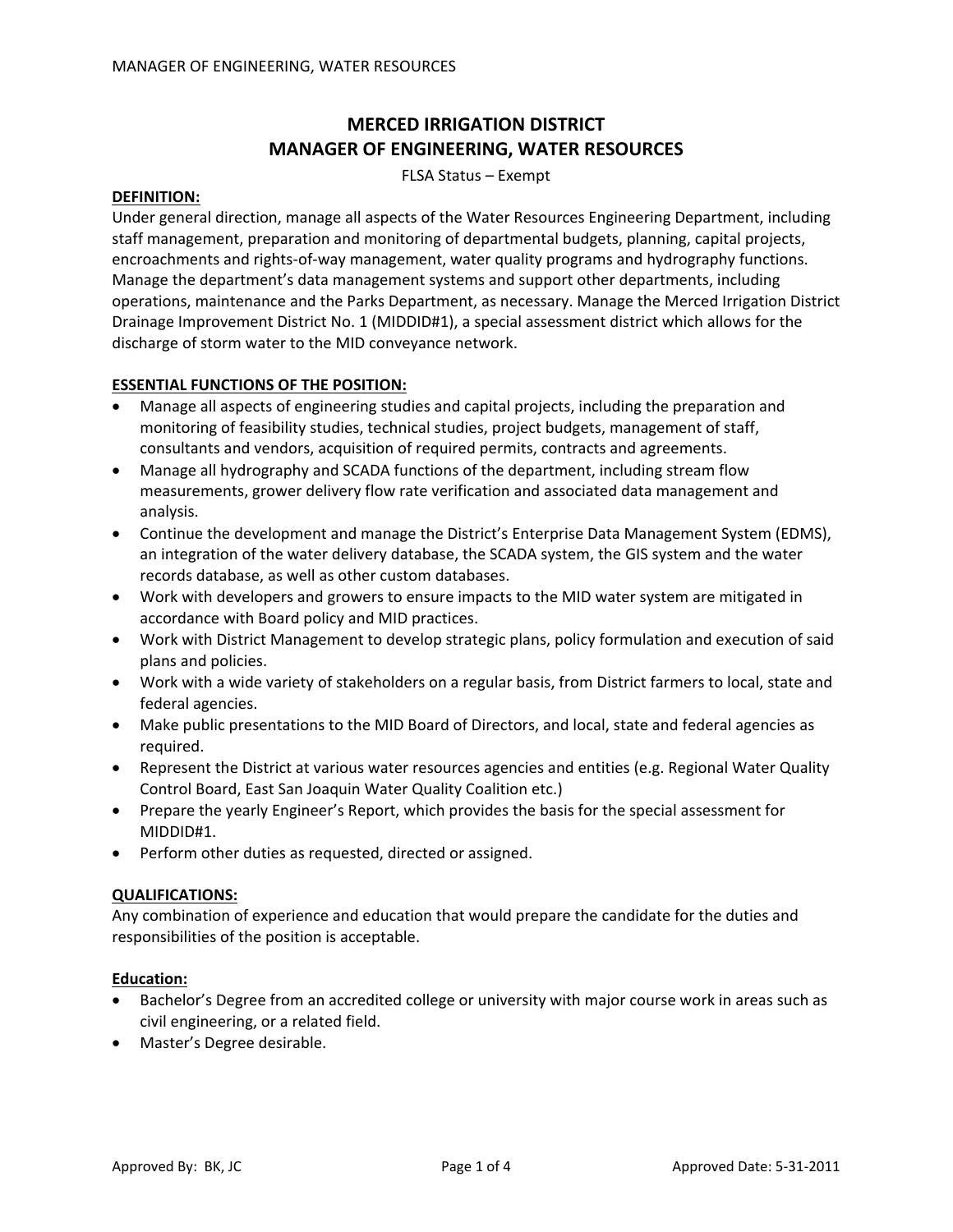## **Experience:**

- Ten (10) years of experience as a professional engineer with a background in staff/department management, capital project design and project management with a focus on water resource related projects.
- Experience with data management systems is highly desirable.

## **Ability to:**

- Work closely with District Management, other department managers, staff, constituents, consultants, contractors, other governmental agency representatives and the general public.
- Exercise leadership, authority, and management tactfully and effectively.
- Plan, organize, direct, coordinate and supervise functions and activities of the Engineering Department to achieve efficient operations and meet service goals.
- Negotiate agreements with various entities.
- Represent the District at various water resources agencies and entities (e.g. Regional Water Quality Control Board, East San Joaquin Water Quality Coalition etc.)
- Interact effectively with City/s and County governments, serving the District's best interest
- Solve problems and recommend changes in standards, procedures, and policies to best serve District constituents.
- Ensure prompt and proper response to public concerns and complaints.
- Communicate effectively both orally and in writing. Work cooperatively with staff, employees, and employee organizations.
- Handle confidential information appropriately.
- Effectively utilize various engineering software programs, spreadsheets, word processing software and other typical office software programs.
- Maintain records, analyze data, compile comprehensive technical reports and recommendations concerning various aspects of water resources management
- Represent District policies, programs and services effectively with employees, contractors, representatives of other agencies and the public.
- Operate a desktop computer to access varied databases and applicable software.
- Understand and carry out oral and written instructions
- Deal tactfully and courteously with the public.
- Initiate and maintain effective safety practices that relate to the nature of the work.
- Supervise, train and evaluate assigned staff.
- Organize, schedule and coordinate work.
- Operate a vehicle observing legal and defensive driving practices.
- Establish and maintain effective relationships with those contacted in the course of work.

## **Knowledge of:**

- Civil engineering practices related to water conveyance infrastructure design and hydraulics.
- Project initiation, CEQA requirements, design and construction.
- Subdivision Map Act is a plus.
- Bid specification principles.
- Bid and contracting processes and applicable laws.
- Research and analysis methodologies.
- Technical report preparation
- Supervisory skills to effectively manage engineering staff.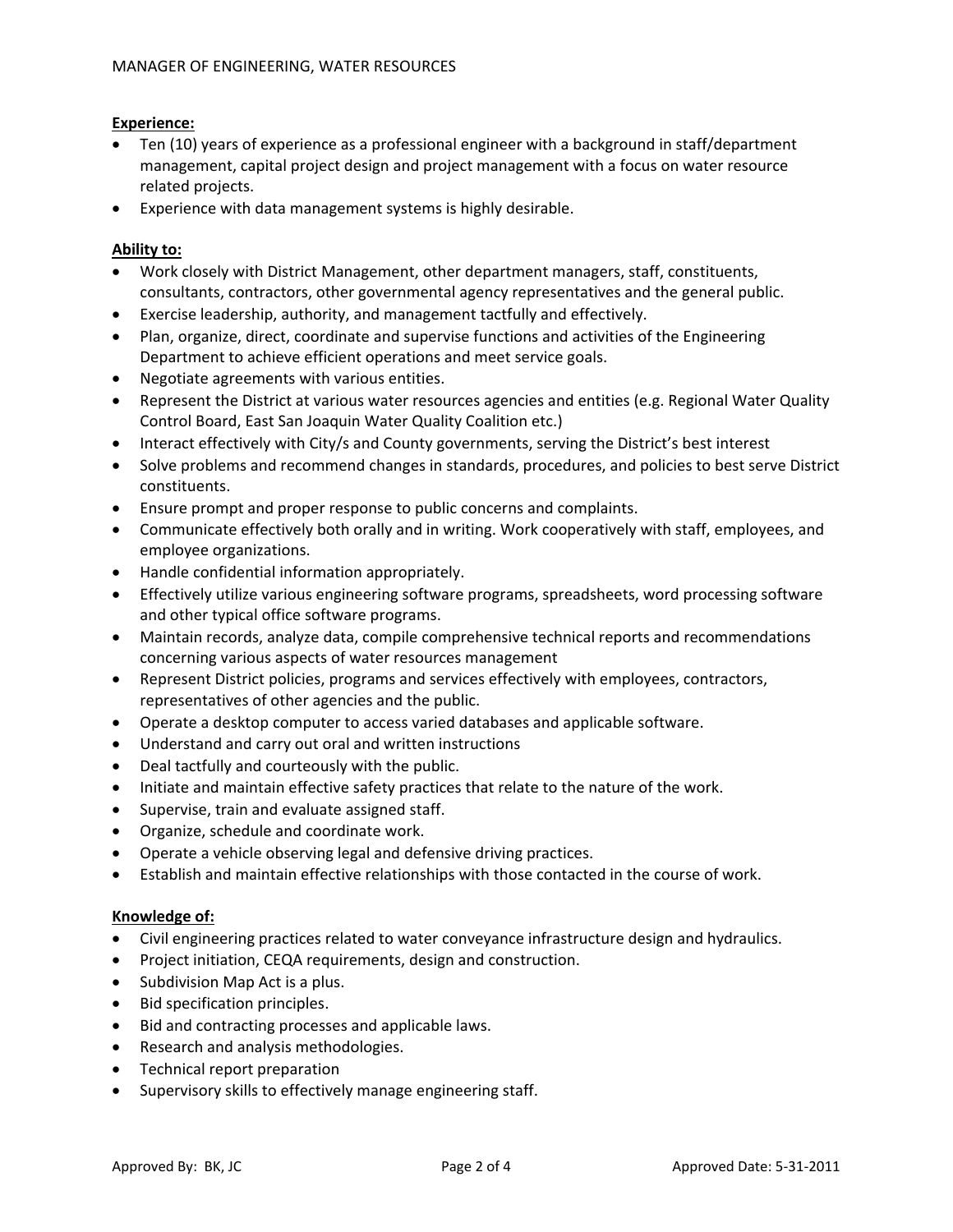## **Necessary Special Requirements:**

- A valid California registration as a Civil Engineer or ability to obtain such certification within twelve (12) months.
- Must file a Statement of Economic Interests in compliance with Government Code Section 8100.
- Must complete a two hour Ethics training course every two years in compliance with California AB 1234.
- Must complete two hours of Sexual Harassment training every two years in compliance with California AB 1825.
- A valid California Class C Driver License and the ability to maintain insurability under the District's vehicle insurance program.
- Abide by all District policies, guidelines and rules.

## **ENVIRONMENTAL FACTORS:**

- Exposure to the sun: 10% or less work time spent outside a building and exposed to the sun.
- Irregular or extended work hours: Occasionally required to change working hours or work overtime.
- Work performed in an office environment

The mental and physical demands described here are representative of those that must be met by an employee to successfully perform the essential functions of this job. Reasonable accommodations may be made to enable individuals with disabilities to perform the essential functions:

#### **ESSENTIAL MENTAL ABILITIES:**

- Exercise independent judgment.
- Self directing and organized.
- Reason objectively.
- Assess, project and plan work activities on a daily and weekly basis.
- Interpret state/ federal/agency regulations.
- Document concisely, accurately and timely.
- Handle a variety of duties which may be interrupted or changed by immediate circumstances.

## **TYPICAL PHYSICAL DEMANDS:**

- Communicate orally and in writing with District management, co‐workers, outside auditors, customers, and the public in face‐to‐face and one‐on‐one settings.
- Transport, set-up and removal of promotional equipment and materials at various public functions.
- Use of office equipment such as computer, copiers, scanners, and fax machines.
- Capable of negotiating stairways and uneven ground from time to time.

| Sitting:    | Remains in a seated position for up to eight (8) hours per day                                                |
|-------------|---------------------------------------------------------------------------------------------------------------|
| Hands/Arms: | Operates computer for up to eight (8) hours per day                                                           |
| Lifting:    | Raises and lowers boxes and supplies up to twenty-five (25) pounds.                                           |
| Stooping:   | Bends body downward and forward by bending at the knees or waist                                              |
| Talking:    | Expresses ideas and shares information by means of spoken work in person and by<br>telephone.                 |
| Hearing:    | Hears well enough to receive communications in person and by telephone.                                       |
| Vision:     | Reads written and video messages for up to eight (8) hours per day. Operate vehicles<br>and office equipment. |